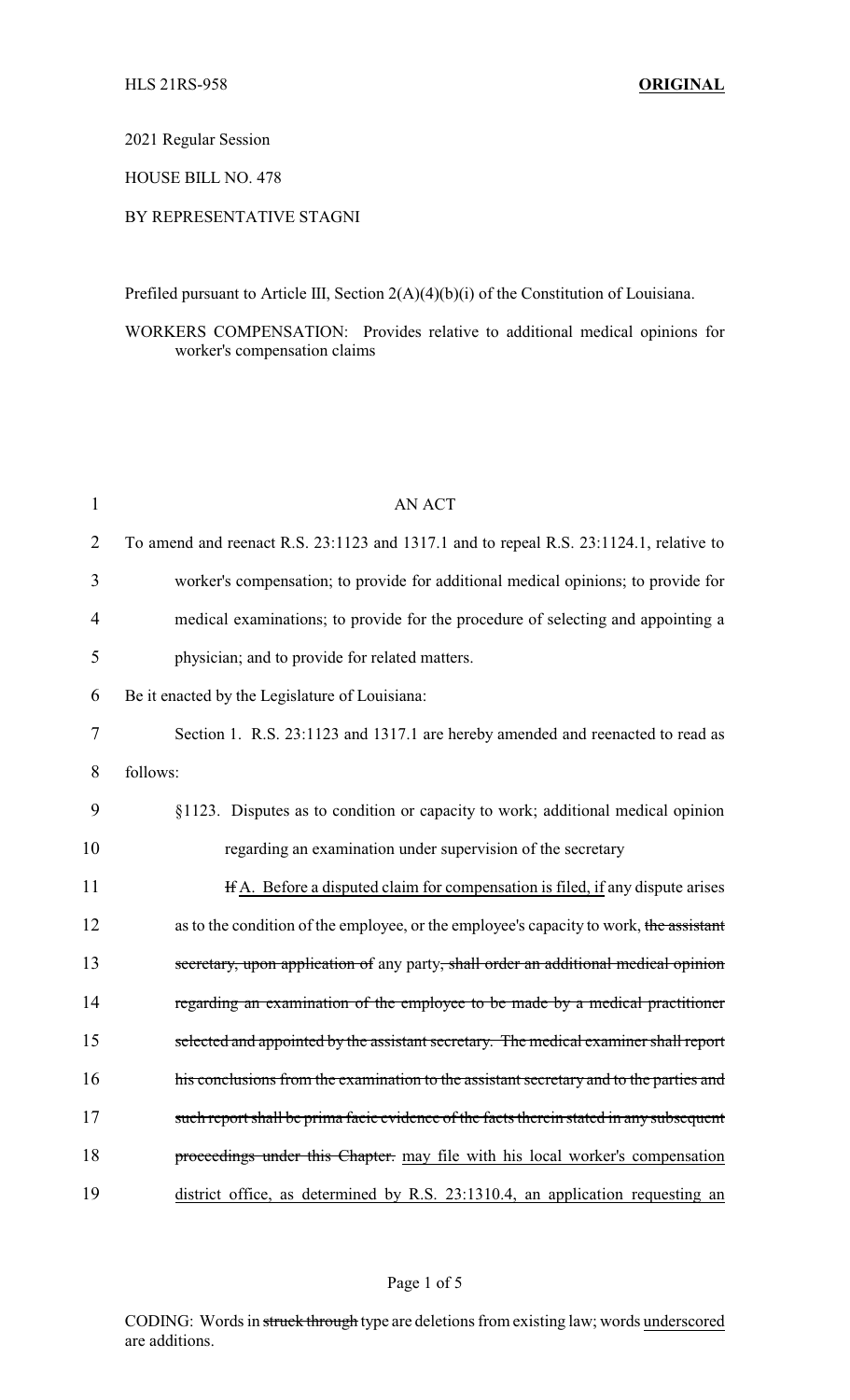| $\mathbf{1}$   | additional medical opinion regarding an examination of the employee to be made by     |
|----------------|---------------------------------------------------------------------------------------|
| $\overline{2}$ | a physician selected and appointed by that office, which shall grant the request.     |
| 3              | B. After a disputed claim for compensation is filed, any party may file with          |
| 4              | a worker's compensation judge a request for an additional medical opinion regarding   |
| 5              | an examination of the employee to be made by a physician selected and appointed       |
| 6              | by the worker's compensation judge who may do any of the following:                   |
| 7              | Grant the request, if made at the scheduling conference.<br>(1)                       |
| 8              | (2) Deny the request, if made after that time except for good cause shown or          |
| 9              | if it is found to be in the best interest of justice to order the examination.        |
| 10             | On his own motion, order any claimant appearing before him to be<br>(3)               |
| 11             | examined by another physician.                                                        |
| 12             | C. If both parties agree on a choice of the physician to conduct the additional       |
| 13             | medical examination, the parties may present the choice to the appropriate office or  |
| 14             | to the judge and that physician shall be selected to conduct the examination.         |
| 15             | D. The physician selected to conduct the examination shall report his                 |
| 16             | conclusions from the examination to the appropriate office or to the judge. The       |
| 17             | office will provide a copy of the report to the parties and the report shall be prima |
| 18             | facie evidence of the facts stated in any subsequent proceedings under this Chapter.  |
| 19             | E. Neither the claimant nor the respondent in a hearing before the worker's           |
| 20             | compensation judge shall be permitted to introduce the testimony of more than two     |
| 21             | physicians where the evidence of any additional physician would be cumulative         |
| 22             | testimony.                                                                            |
| 23             | F. Under no circumstance shall an additional medical opinion address                  |
| 24             | causation or shall an opinion regarding causation be requested.                       |
| 25             | $\ast$<br>$\ast$<br>∗                                                                 |
| 26             | §1317.1. Additional medical opinion regarding medical examinations                    |
| 27             | A. Any party wishing to request an additional medical opinion regarding a             |
| 28             | medical examination of the claimant pursuant to R.S. 23:1123 and 1124.1 shall be      |
| 29             | required to make its request at or prior to the pretrial conference. Requests for     |
|                |                                                                                       |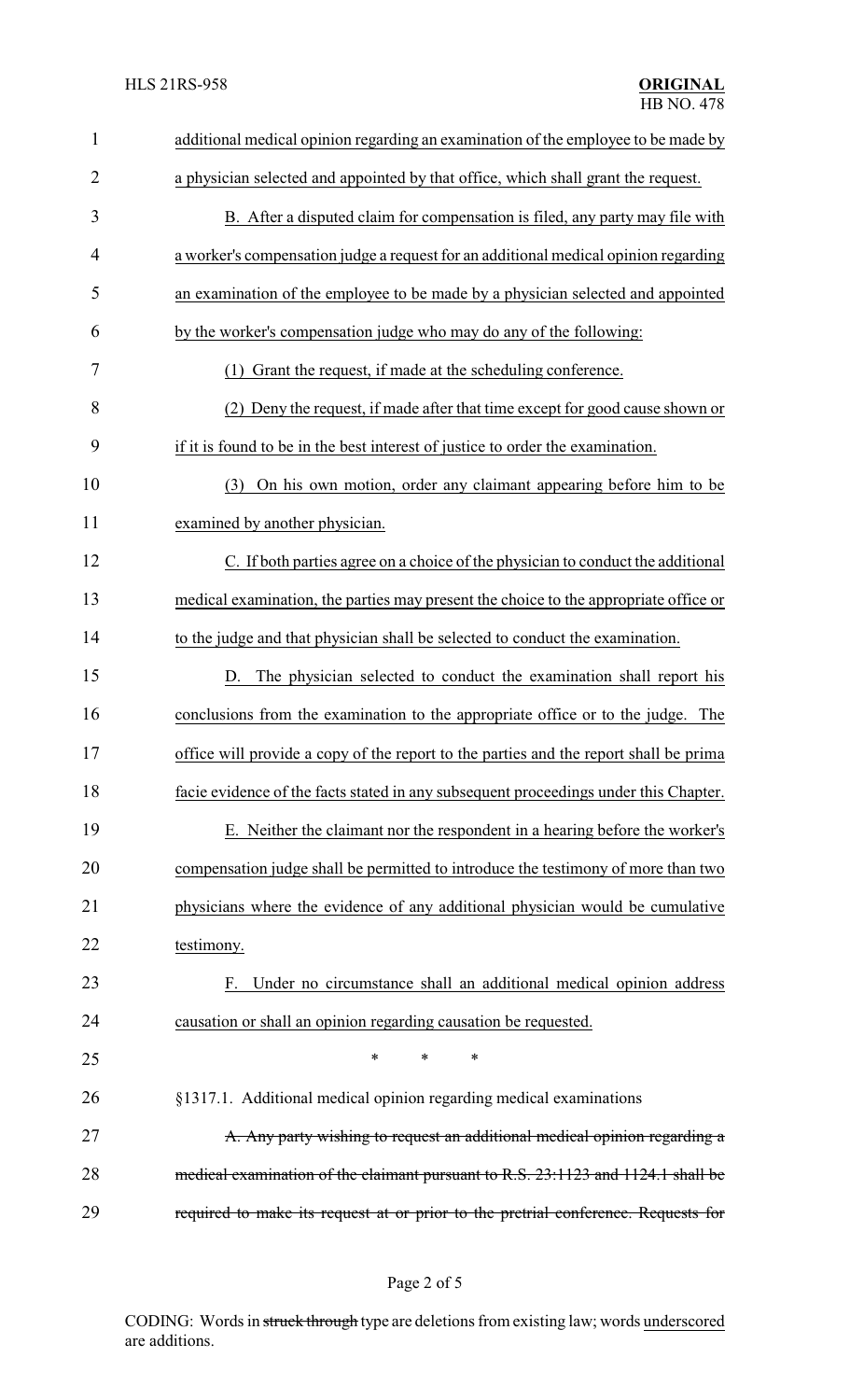| $\mathbf{1}$   | additional medical opinions regarding medical examinations made after that time           |
|----------------|-------------------------------------------------------------------------------------------|
| $\overline{2}$ | shall be denied except for good cause or if it is found to be in the best interest of     |
| 3              | justice to order such examination.                                                        |
| 4              | B.A. An examiner performing additional medical opinion exams pursuant                     |
| 5              | to R.S. 23:1123 shall be required to prepare and send to the office a certified report    |
| 6              | of the examination within thirty days after its occurrence.                               |
| 7              | E.B. The report of the examination shall contain the following, when                      |
| 8              | applicable:                                                                               |
| 9              | (1) A statement of the medical $\frac{1}{2}$ and legal-issues the examiner was asked to   |
| 10             | address.                                                                                  |
| 11             | (2) A detailed summary of the basis of the examiner's opinion, including but              |
| 12             | not limited to a listing of reports or documents reviewed in formulating that opinion.    |
| 13             | (3) The medical treatment and physical rehabilitative procedures which have               |
| 14             | already been rendered and the treatment, if any, which the examiner recommends for        |
| 15             | the future, together with reasons for the recommendation.                                 |
| 16             | (4) Any other conclusions required by the scope of the additional medical                 |
| 17             | opinion regarding a medical examination, together with reasons for the conclusion         |
| 18             | reached.                                                                                  |
| 19             | (5) A curriculum vitae of the examiner.                                                   |
| 20             | (6) A written certification personally signed by the examiner that the report             |
| 21             | is true. The substance of the certification shall be : "I certify that I have caused this |
| 22             | report to be prepared, I have examined it, and to the best of my knowledge and            |
| 23             | belief, all statements contained herein are true, accurate, and complete."                |
| 24             | <b>D.C.</b> If a physical examination of the claimant was conducted, the certified        |
| 25             | report shall contain all of the following additional information:                         |
| 26             | (1) A complete history of the claimant, including all previous relevant or                |
| 27             | contributory injuries with a detailed description of the present injury.                  |
|                |                                                                                           |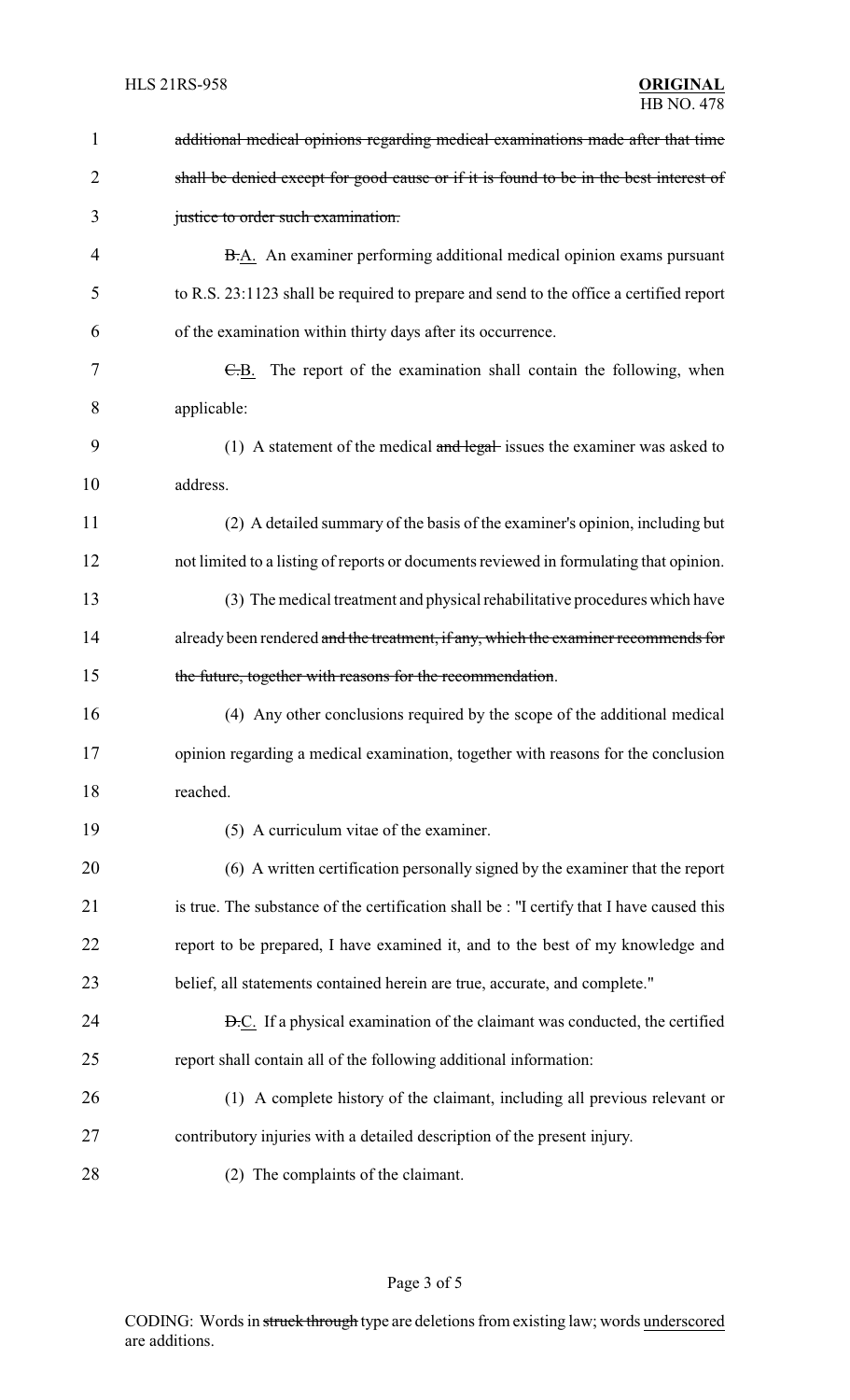| $\mathbf{1}$   | (3) A complete listing of tests and diagnostic procedures conducted during        |
|----------------|-----------------------------------------------------------------------------------|
| $\overline{2}$ | the course of the examination.                                                    |
| 3              | (4) The examiner's findings on examination, including but not limited to a        |
| 4              | description of the examination and any diagnostic tests and X-rays.               |
| 5              | E.D. When the additional medical opinion medical examiner's report is             |
| 6              | presented within thirty days as provided in this Section:                         |
| 7              | (1) The examiner shall be protected from subpoena except for a single trial       |
| 8              | deposition. However, upon a proper motion for cause, the workers' compensation    |
| 9              | judge may order further discovery of the additional medical opinion by a medical  |
| 10             | examiner as deemed appropriate.                                                   |
| 11             | (2) Except to schedule the deposition or further discovery as described           |
| 12             | above, the office of the additional medical opinion medical examiner shall not be |
| 13             | contacted regarding the claimant by any party, attorney, or agent.                |
| 14             | F.E. Objections to the additional medical opinion regarding a medical             |
| 15             | examination shall be made on form LDOL-WC-1008, and shall be set for hearing      |
| 16             | before a workers' compensation judge within thirty days of receipt. No mediation  |
| 17             | shall be scheduled on disputes arising under this Section.                        |
| 18             | Section 2. R.S. 23:1124.1 is hereby repealed in its entirety.                     |
|                |                                                                                   |

## DIGEST

The digest printed below was prepared by House Legislative Services. It constitutes no part of the legislative instrument. The keyword, one-liner, abstract, and digest do not constitute part of the law or proof or indicia of legislative intent. [R.S. 1:13(B) and 24:177(E)]

| HB 478 Original<br>2021 Regular Session | Stagni |
|-----------------------------------------|--------|
|-----------------------------------------|--------|

**Abstract:** Provides relative to additional medical opinions for worker's compensation claims.

Present law provides that if any dispute arises as to the condition of an employee, or the employee's capacity to work, the assistant secretary, upon application of any party, shall order an additional medical opinion and select and appoint a medical practitioner to perform an examination on the employee.

Present law provides that the medical examiner shall report his conclusions to the assistant secretary and to the parties and the report shall be prima facie evidence of the facts.

Proposed law provides that before a disputed claim for compensation is filed, any partymay file with his local worker's compensation district office, an application requesting an

#### Page 4 of 5

CODING: Words in struck through type are deletions from existing law; words underscored are additions.